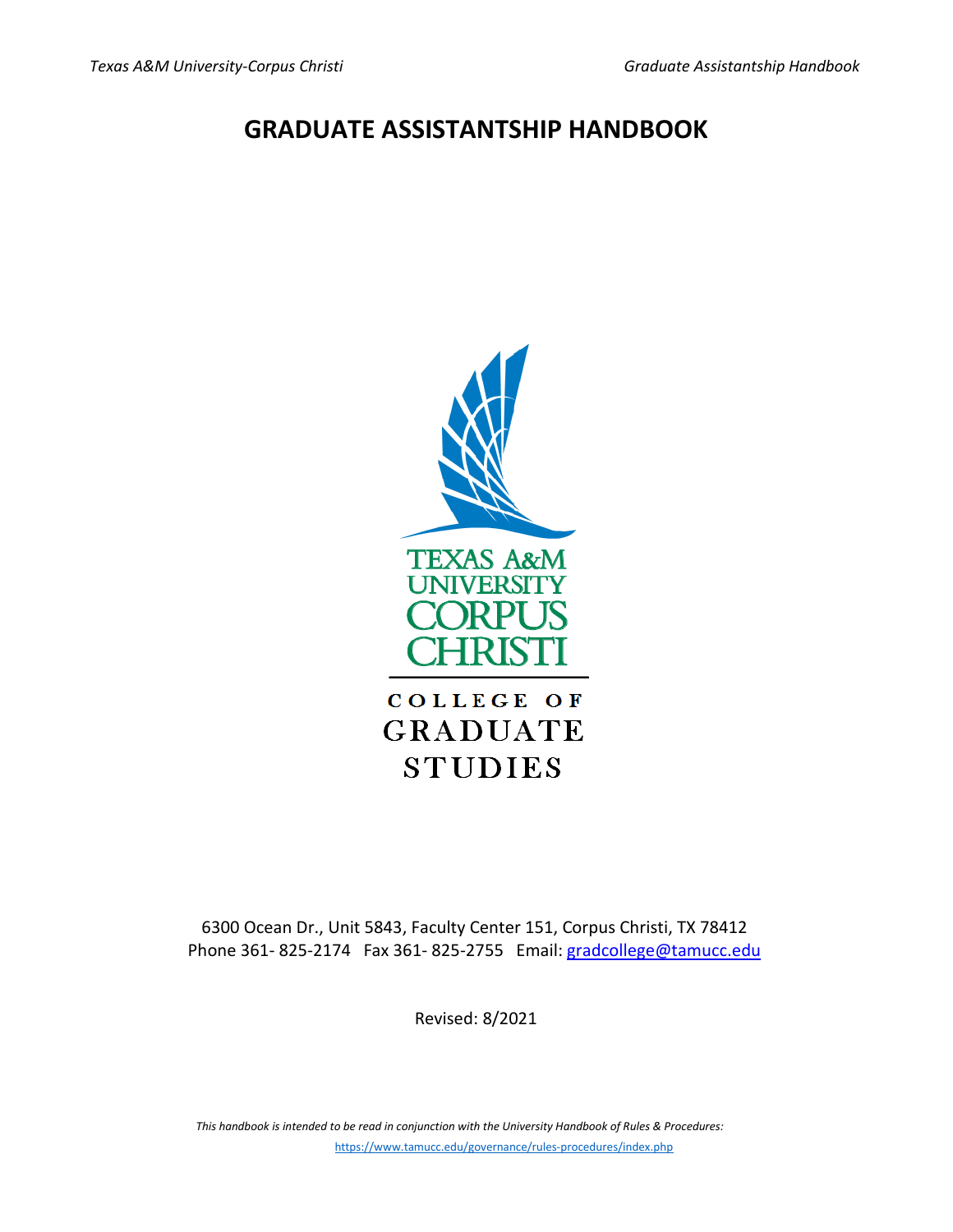# Table of Contents

| 16 |  |
|----|--|
|    |  |
|    |  |
|    |  |
|    |  |
|    |  |
|    |  |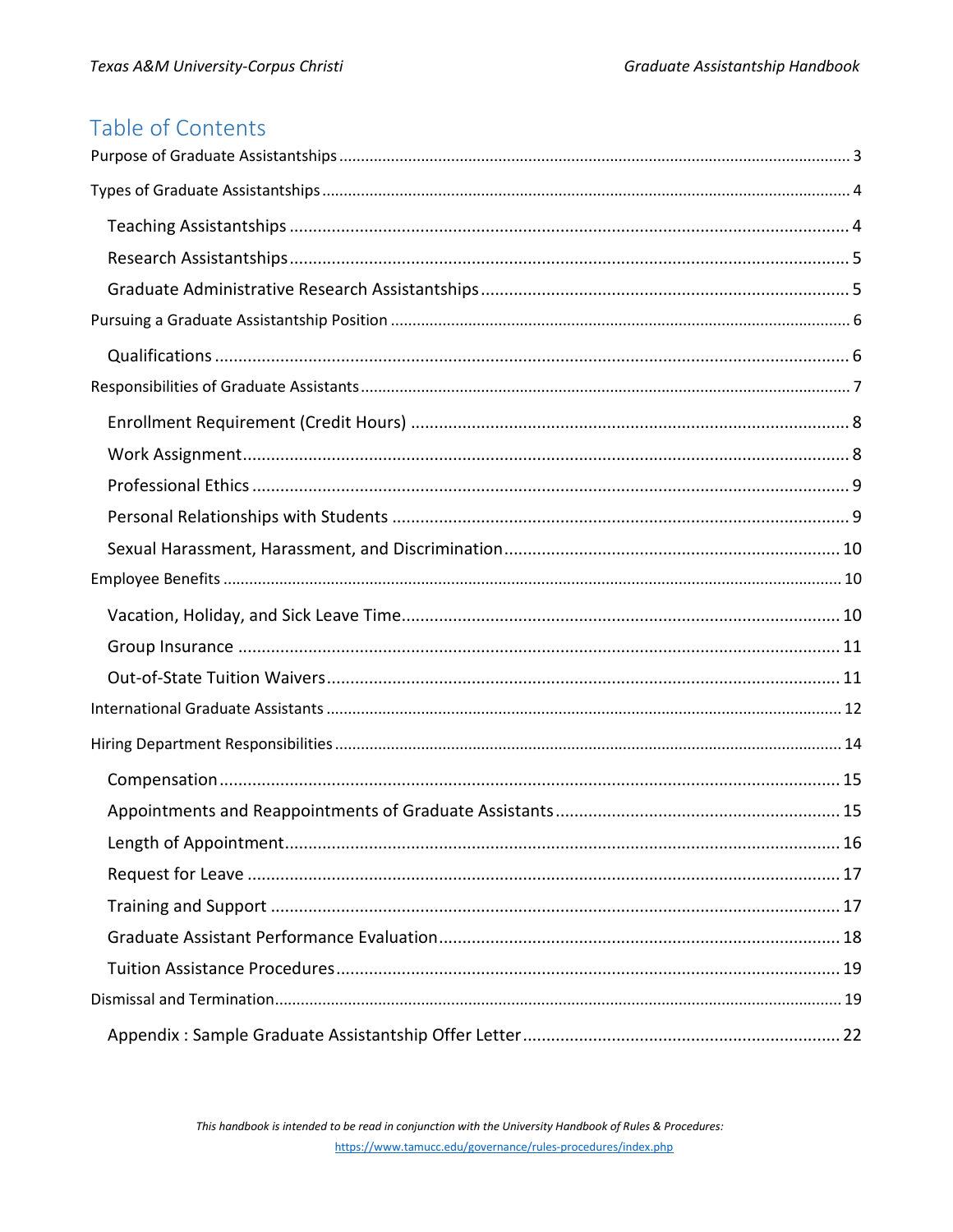## **Purpose of Graduate Assistantships**

<span id="page-2-0"></span>Graduate programs, departments, and eligible administrative units are designed to provide the opportunity for graduate students to make the transition to professional scholars and practitioners. The appointment of a graduate student as a Teaching Assistant (TA), Research Assistant (RA), or Administrative Research Assistant (ARA) often provides the student with the necessary financial support to facilitate this transformation. Graduate students are defined by the Texas Higher Education Coordinating Board (2017) as ". . . student(s) possessing a baccalaureate degree or the equivalent and admitted to an approved master's degree program at the institution." Federal regulations include those who are "pursuing a program, or (have) a bachelor's degree and (are) enrolled in courses which are normally part of a program, leading to a graduate or professional degree or certificate at an institution of higher education . . ."

Graduate studies and assistantship responsibilities should reinforce each other. The appointments are intended to allow students to gain valuable in-service experience in teaching, research, and administrative functions. The College of Graduate Studies (CGS) recognizes that providing graduate students with teaching, research, and administrative assistantships is critical to the success of graduate programs at Texas A&M University-Corpus Christi. The principles that guide these assistantships are:

- Graduate assistants (GAs) are primarily students, not employees; successful completion of the academic program is the top priority for both the student and the institution.
- Assistantships are awards intended to assist students financially during their period of study. They should not interfere with a student's timely and successful progression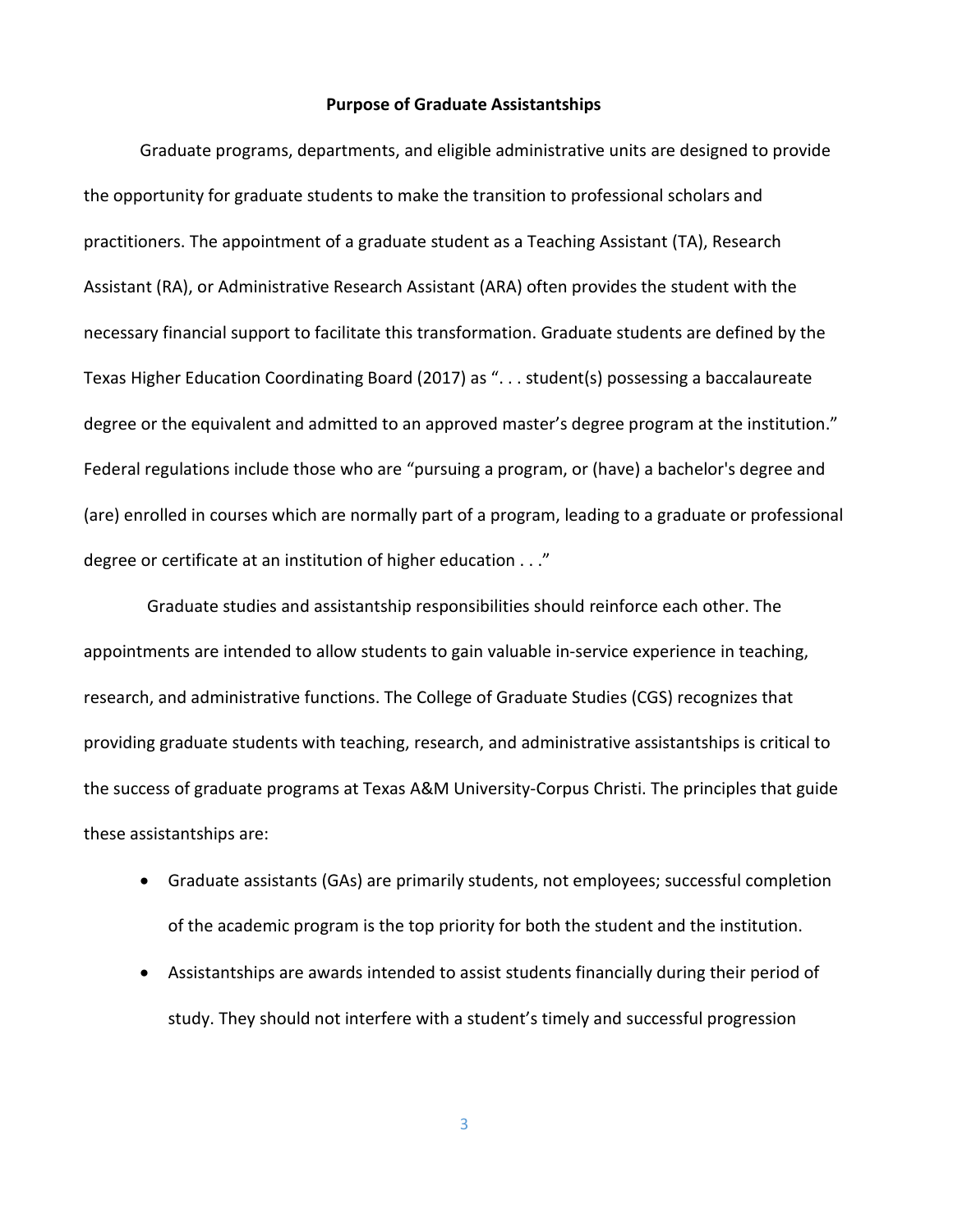towards graduation. All graduate assistants are "at will" employees [\(33.99.08.C0.02 –](https://www.tamucc.edu/governance/rules-procedures/assets/33.99.08.c0.02-graduate-assistants.pdf)

[1.1\).](https://www.tamucc.edu/governance/rules-procedures/assets/33.99.08.c0.02-graduate-assistants.pdf)

- Assistantships should support the educational experience of the student and be related to the student's graduate program  $(33.99.08.C0.02 - 1.2)$ .
- Graduate assistant appointments (singularly or in any combination) are for a maximum of 50% FTE to prevent overload working conditions, which may threaten the student's academic progress and the quality of assigned duties  $(33.99.08.C0.02 - 1.3)$ .

#### **Types of Graduate Assistantships**

<span id="page-3-0"></span>There are three types of graduate assistantships: Teaching Assistantships, Research Assistantships, and Administrative Research Assistantships. Funding sources include but are not limited to the College of Graduate Studies, individual colleges, research centers, non-academic units (e.g., library, HR, IT), and external grants and contracts.

#### <span id="page-3-1"></span>**Teaching Assistantships**

Graduate Teaching Assistants (TAs) are employed to help meet the instructional needs of the university. Teaching Assistants are typically responsible for directing lab sections, leading discussion sections, grading assignments and, in some cases, regular classes of courses numbered below 5000. Teaching Assistants may not teach courses numbered 5000 or above; however, they may assist with laboratories for 5000 and 6000 level courses. They may *not* teach or assist with a course in which they are enrolled  $(33.99.08.C0.02 - 2.2)$ . Whatever their instructional responsibilities, TAs must be supervised by a faculty member who is responsible for monitoring and evaluating their performance. Teaching Assistants who have no prior teaching experience should be provided training before being allowed to teach.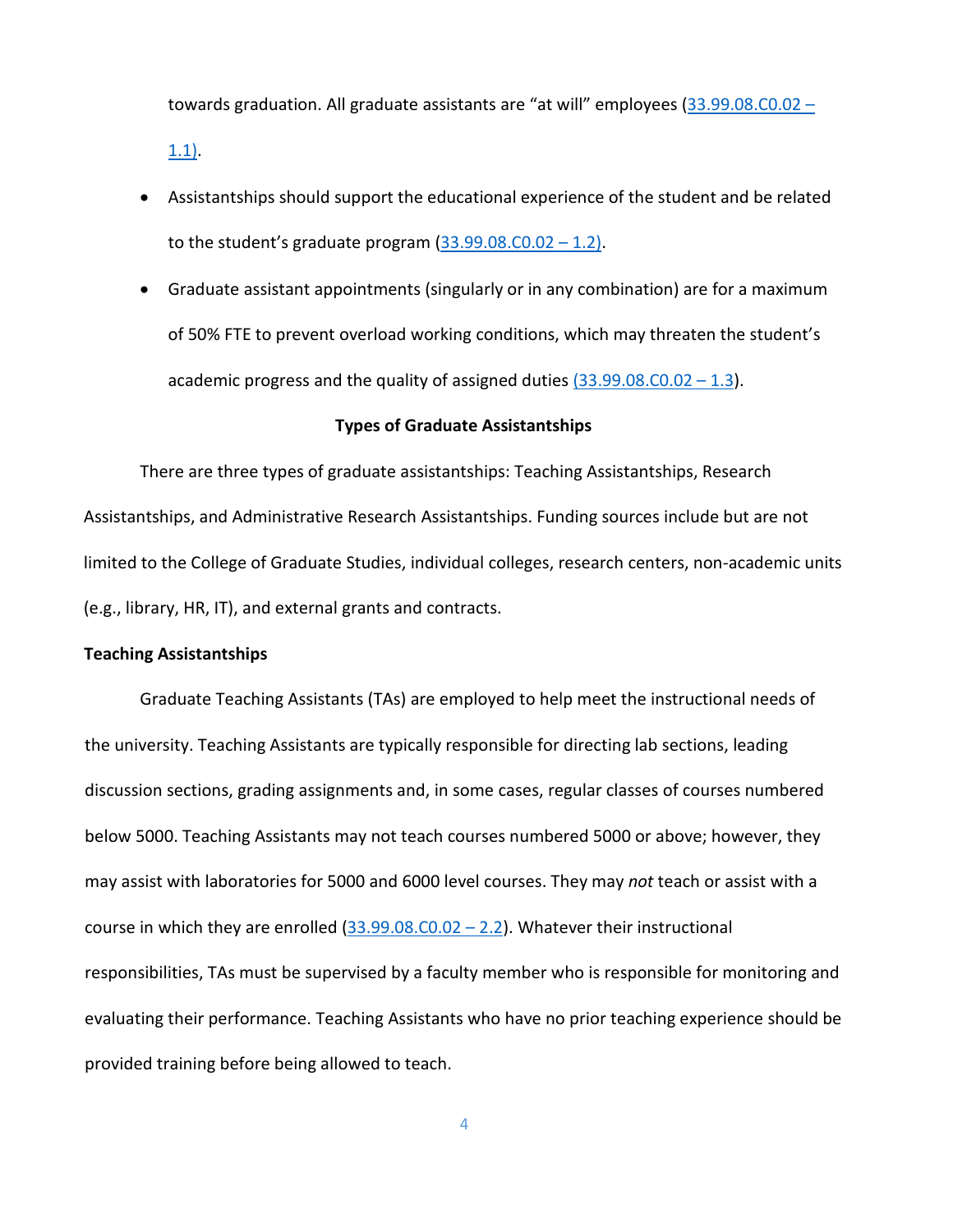Teaching Assistants given full responsibility for assigning final grades for a course must have at least 18 hours of graduate coursework in the field of their teaching responsibilities. If the TA is listed as the instructor of record for a class, they must be credentialed by the Office of Assessment, Accreditation, and Compliance before classes are assigned to them. Individual programs/departments/colleges may have additional requirements [\(33.99.08.C0.02 –](https://www.tamucc.edu/governance/rules-procedures/assets/33.99.08.c0.02-graduate-assistants.pdf) 3.2).

## <span id="page-4-0"></span>**Research Assistantships**

Graduate Research Assistants (RAs) are employed to assist the research efforts of the faculty in a capacity that relates to the student's educational goals. Research Assistants are responsible for working on research projects in collaboration with or under the direction of a faculty or staff member. Duties assigned to RAs may include gathering, organizing, and analyzing data, grading papers, and assisting faculty or non-academic units on campus. Duties assigned to RAs must be relevant to the graduate program and the professional goals of the student. The supervising faculty or staff member determines the student's particular responsibilities and is responsible for monitoring and evaluating their performance  $(33.99.08.C0.02 - 2.3)$ .

## <span id="page-4-1"></span>**Graduate Administrative Research Assistantships**

Graduate Administrative Research Assistants (ARAs) are employed to assist the administrative efforts of the colleges and departments in a capacity that relates to the student's educational goals. Administrative Research Assistants are responsible for providing professional administrative services to include related research in collaboration with or under the direction of a faculty or staff member. Responsibilities vary among departments. Duties assigned to GARAs must be relevant to the graduate program and/or the professional goals of the student. The supervising faculty or staff member determines the students' responsibilities and is responsible for monitoring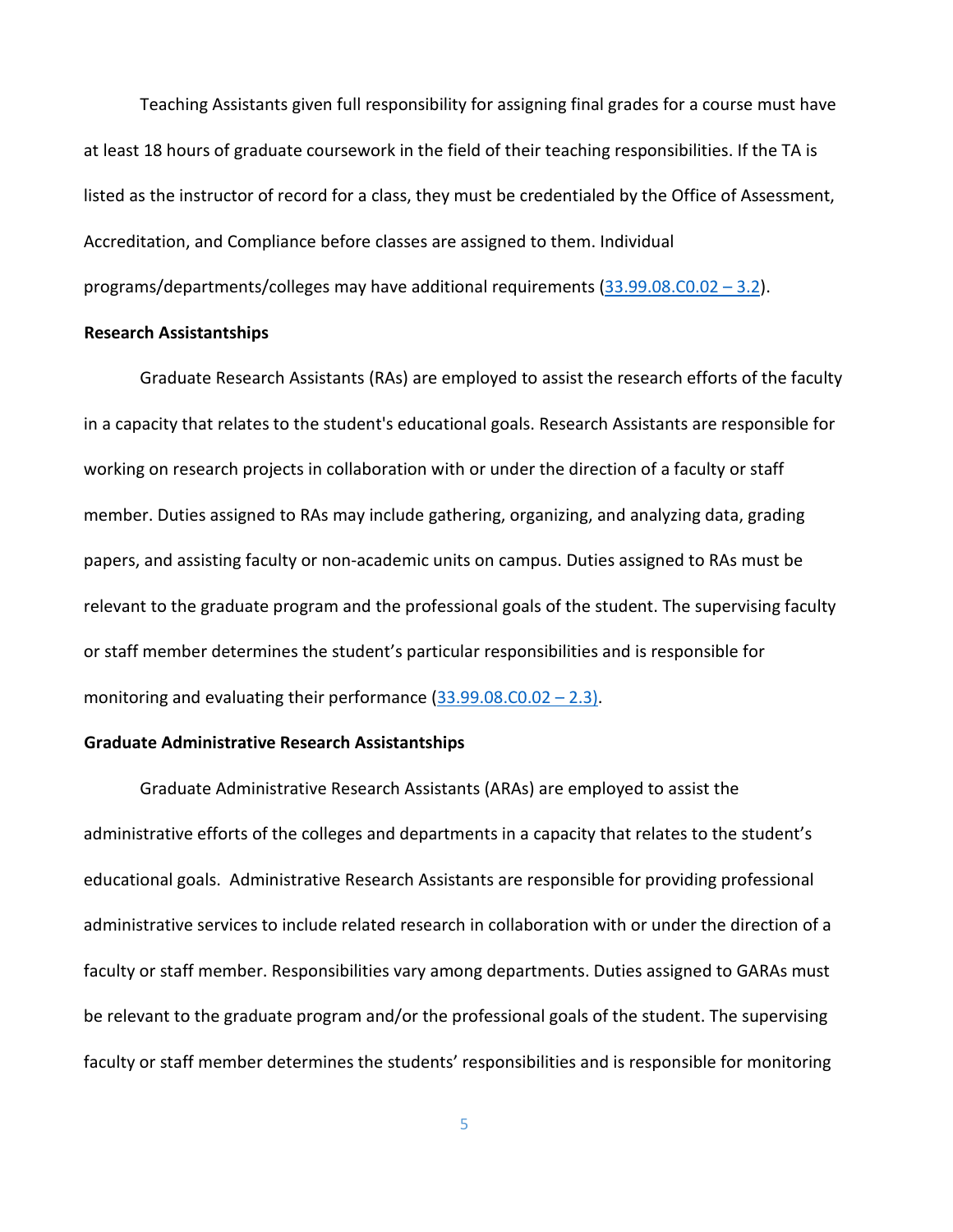and evaluating their performance  $(33.99.08.C0.02 - 2.4)$ . Depending on the specific job duties, ARAs may apply research concepts, practices, or methodologies through analyzing data, presenting findings, conducting institutional research, collaborating with co-workers and/or colleagues in preparing reports and/or presentations, and similar activities. In all cases, their duties should not be clerical in nature.

## **Pursuing a Graduate Assistantship Position**

<span id="page-5-0"></span>Graduate students who are seeking a graduate assistantship position are encouraged to inquire with the coordinator of their graduate programs for available positions. Job postings for TAMUCC students are also located on the TAMUCC [HandShake](https://app.joinhandshake.com/login) website.

## <span id="page-5-1"></span>**Qualifications**

All GAs must hold bachelor's degrees or the equivalent, be admitted in a graduate degree program, and be in good academic standing  $(33.99.08.C0.02 - 3.1)$  $(33.99.08.C0.02 - 3.1)$ . Additional academic requirements include:

- New Students: GPA on the last 60 semester credit hours (or equivalent) of undergraduate work and any previous work in a graduate or professional school, or
- Current Students: graduate GPA of at least 3.0.

Appointments are normally given to those students who have shown superior aptitude in their fields of study and who appear likely to render a high quality of service to the university by their teaching or research activities or their administrative work in a unit.

Each employing departmental unit or university office will review the qualifications of all appointees at the time of appointment to ensure compliance with existing policies. Any exceptions must be for documented demonstrably valid reasons and be approved in advance by the Dean of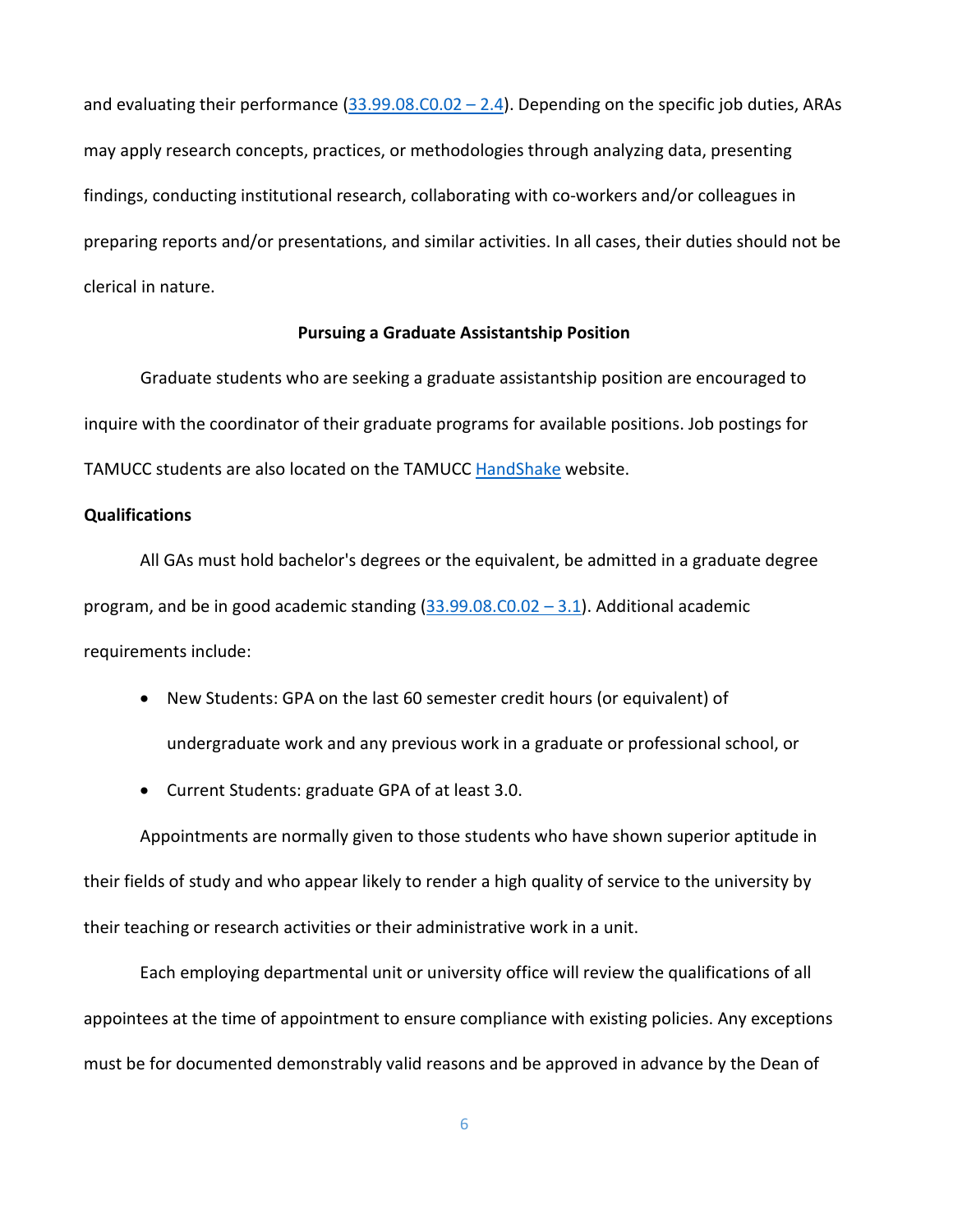Graduate Studies. Appeals regarding the Dean of the College of Graduate Studies' decision will be reviewed by the Provost and Vice President of Academic Affairs  $(33.99.08.C0.02 - 3.3)$  $(33.99.08.C0.02 - 3.3)$ . All graduate assistant appointments will be reviewed in the College of Graduate Studies to ensure minimum criteria are met.

## **Responsibilities of Graduate Assistants**

<span id="page-6-0"></span>A fundamental responsibility of all graduate assistants is to work closely with their supervisors in carrying out assigned duties and at the same time making satisfactory progress towards the completion of their degree programs. Service assignments for each graduate assistant will be outlined at the time of appointment. Duties may include a range of assignments; the exact duties will depend on the needs of the department, the background and qualifications of the GA, and the professional goals of the student. Work assignments should take into account both the needs of the department and the graduate student's obligation to make satisfactory progress in his or her chosen academic program  $(33.99.08.C0.02-5)$  $(33.99.08.C0.02-5)$ .

Graduate Assistants are responsible for becoming familiar with general academic procedures in th[e University](https://catalog.tamucc.edu/graduate/) Catalog, the [Faculty Handbook,](https://tamucc.edu/business/about/faculty-resources/faculty-handbook.php) the [Student Code of Conduct,](https://tamucc.edu/conduct-advocacy/conduct/codeofconduct.php) and the [University Handbook of Rules and Procedures.](https://www.tamucc.edu/governance/rules-procedures/index.php) The documents are available on the university's website.

All new GAs must complete the **TAMUS mandatory online training courses** including Title IX training and any safety training required by the courses. They must also undergo a period of orientation prior to beginning work. All employees of TAMUCC, including GAs, have the right to file a [grievance and/or complaint](https://www.tamucc.edu/president/compliance/edcs/complaints/compendium.php) regarding conditions of employment or treatment by management, supervisors, or other employees.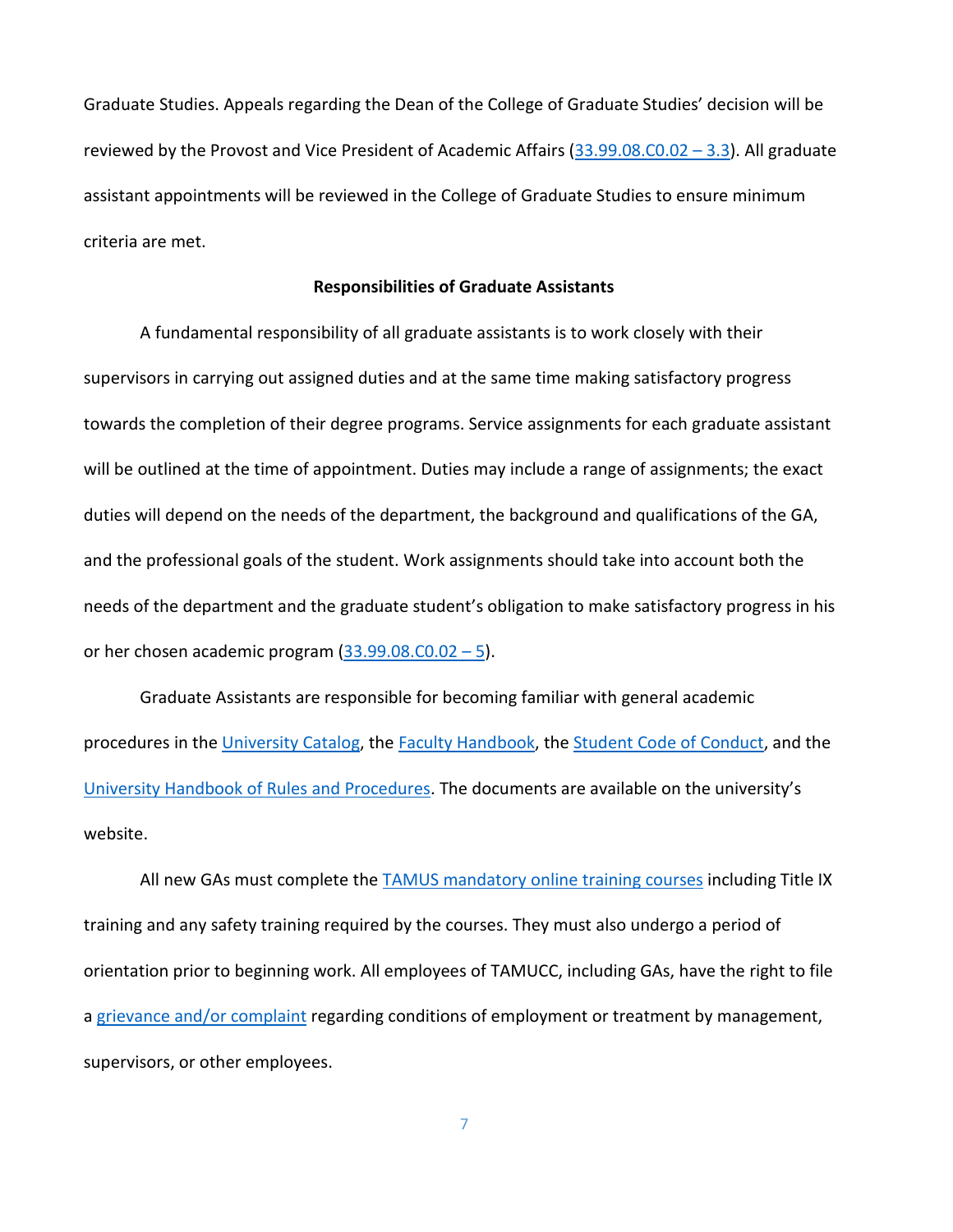## <span id="page-7-0"></span>**Enrollment Requirement (Credit Hours)**

Graduate assistants are expected to make steady progress toward the completion of an advanced degree and meet minimum enrollment requirements. Any student employed as a GA in fall or spring must be enrolled for at least six semester credit hours (SCH) of graduate coursework in that semester (9 SCH required in Science & Engineering and 9 graduate SCH in the College of Graduate Studies appointments). During the summer, GAs must be enrolled in at least three hours of graduate coursework during the combined summer terms. Individual programs, departments, and/or colleges may have more stringent credit hour requirements (see table). Any exceptions to enrollment requirements must be for demonstrably valid reasons, submitted by program/department head, and approved in advance by the Dean of the College of Graduate Studies.

| <b>Funded or Employed by</b>        | Fall | <b>Spring</b> | <b>Summer (combined)</b> |
|-------------------------------------|------|---------------|--------------------------|
| <b>College of Graduate Studies</b>  |      |               |                          |
| College of Science & Engineering    | 9    |               | 3                        |
| <b>Other University Departments</b> | 6    | ь             | 3                        |

If a student fails to maintain any of the above enrollment requirements throughout the semester (i.e., by dropping a course), their assistantship will be terminated.

#### <span id="page-7-1"></span>**Work Assignment**

Graduate Assistants are required to work on average 20 hours per week (50% FTE). The exact days and hours may vary and should be decided in coordination with the GA's supervisor prior to the start of the term. They are expected to work throughout the entire employment period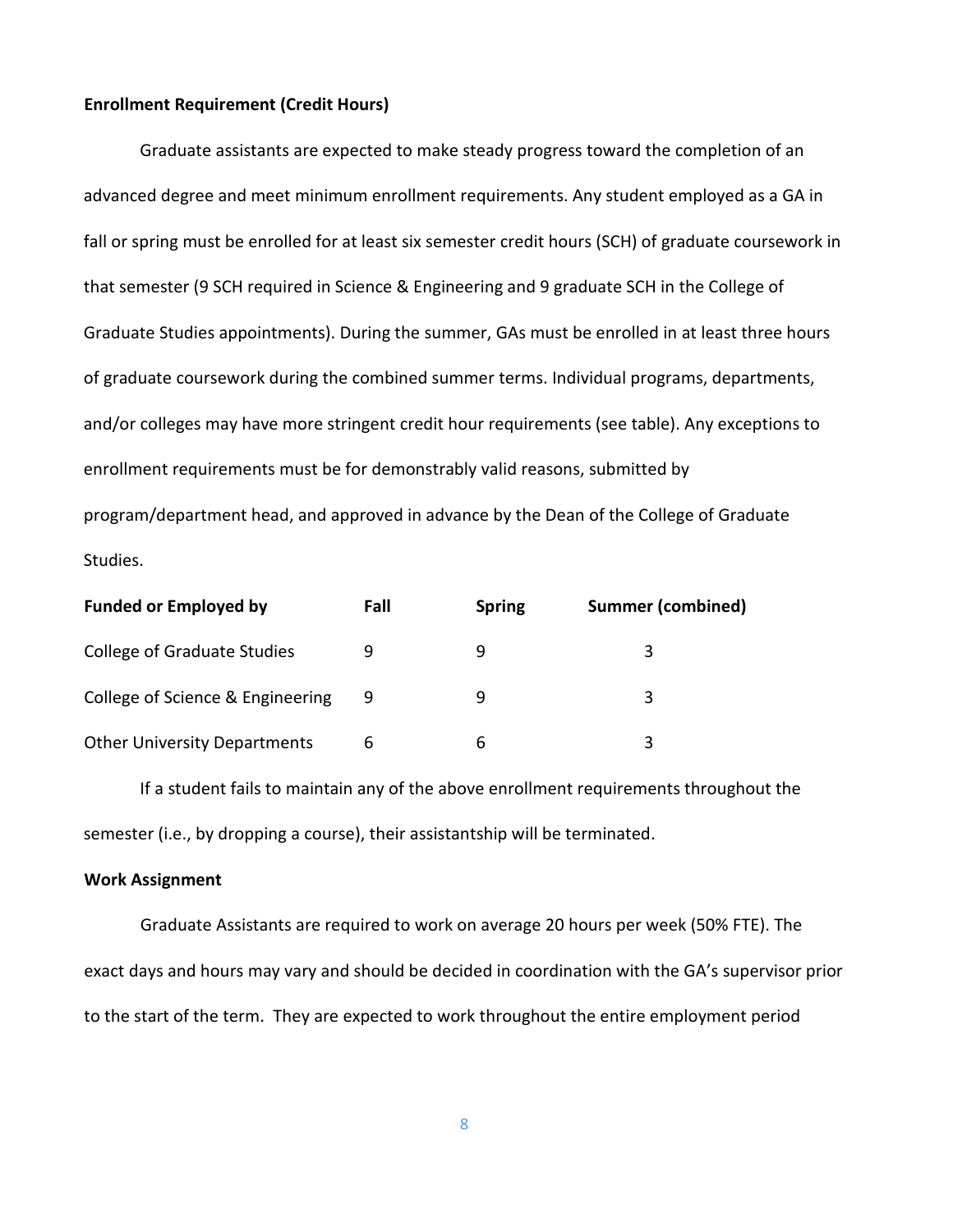except on university holidays  $(33.99.08.C0.02 - 6.2)$  $(33.99.08.C0.02 - 6.2)$ . GA appointments at 50% FTE are recommended so students can be eligible for in-state tuition and employee benefits.

Graduate Assistants are limited to an average of 20 hours per week and must receive prior approval from the Dean of the College of Graduate Studies.

## <span id="page-8-0"></span>**Professional Ethics**

Graduate Assistants are expected to support and maintain an academic environment conducive to the positive educational development of all students and faculty members. This standard of professional conduct requires each GA to perform their responsibilities without intimidation and harassment based on sex, race, religion, politics, or professional interest. Special caution must be exercised to avoid exploitation of students or colleagues for private or professional advantage, especially those who are subject to one's authority.

Professional behavior must be maintained in the relationships among students, peers, and faculty members. Sexual harassment, intimidation, or exploitation of professional relationships undermines the academic freedom of all. Protection of the atmosphere of trust, essential to the flourishing of an academic community, is the professional responsibility of all University personnel.

## <span id="page-8-1"></span>**Personal Relationships with Students**

Relationships between TAs and students that go beyond the platonic must be avoided. It is never appropriate for a TA to enter into a sexual relationship with one of their students. It makes no difference if the relationship is consensual. Even consensual relationships between university employees in positions of authority and their subordinates or their students are not permitted and may result in disciplinary action. In fact, not only are such relationships morally suspect and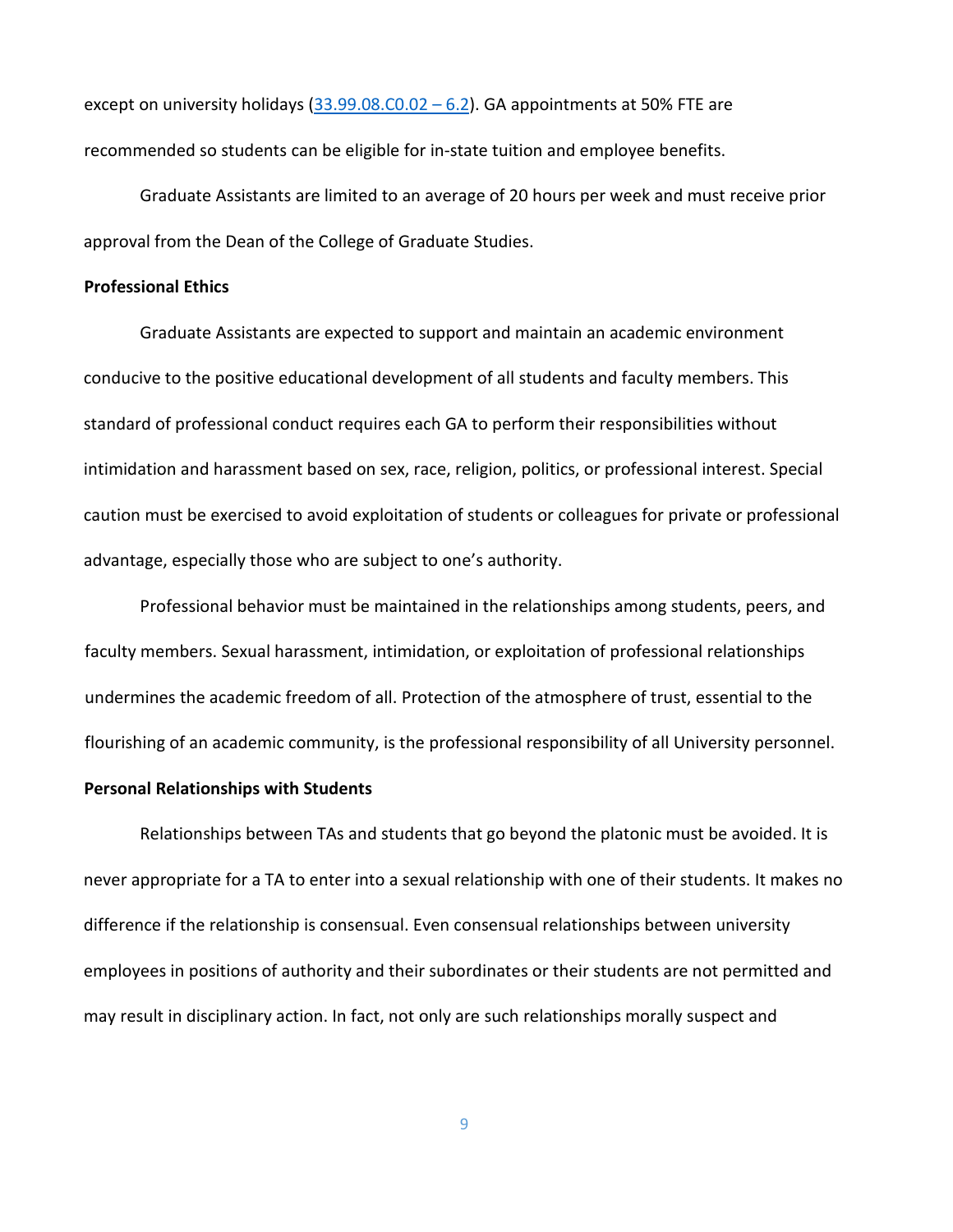professionally unacceptable, they may also be considered a form of sexual harassment, which is illegal. For more information on 'Consensual Relationships' see System Policy [07.05.01.](https://policies.tamus.edu/07-05-01.pdf)

#### <span id="page-9-0"></span>**Sexual Harassment, Harassment, and Discrimination**

Texas A&M University-Corpus Christi and the Texas A&M University System (TAMUS) are committed to creating and maintaining a work and educational environment where all individuals are treated with respect and dignity and where all are free to participate in a lively exchange of ideas. Each student has the right to learn and each employee has the right to work in an environment free of all forms of harassment and discrimination and one in which ideas may be freely expressed. For information regarding Civil Rights, see University Procedure [\(08.01.01.C1\)](https://www.tamucc.edu/governance/rules-procedures/assets/08.01.01.c1-civil-rights-compliance.pdf), Civil Rights Compliance.

In addition, Title IX of the Education Amendments of 1972 (Title IX) prohibits discrimination on the basis of sex in any federally funded education program or activity. Sexual harassment, which includes sexual violence, is a form of sex discrimination. Texas A&M University-Corpus Christi is committed to providing an environment free from discrimination, including discrimination based upon sex. TAMUCC provides resources to students, faculty, and staff to address concerns related to sexual harassment, sexual assault (rape), sexual misconduct, sex discrimination. Mr. Samuel Ramirez has been appointed as its Title IX Coordinator. For more information, please see [http://edcs.tamucc.edu/TitleIX.html](https://www.tamucc.edu/president/compliance/edcs/title-ix/index.php)

## **Employee Benefits**

## <span id="page-9-2"></span><span id="page-9-1"></span>**Vacation, Holiday, and Sick Leave Time**

Graduate assistantships, like other student employee appointments, are considered to be "at will" temporary appointments and do not qualify for vacation, sick leave, emergency leave, or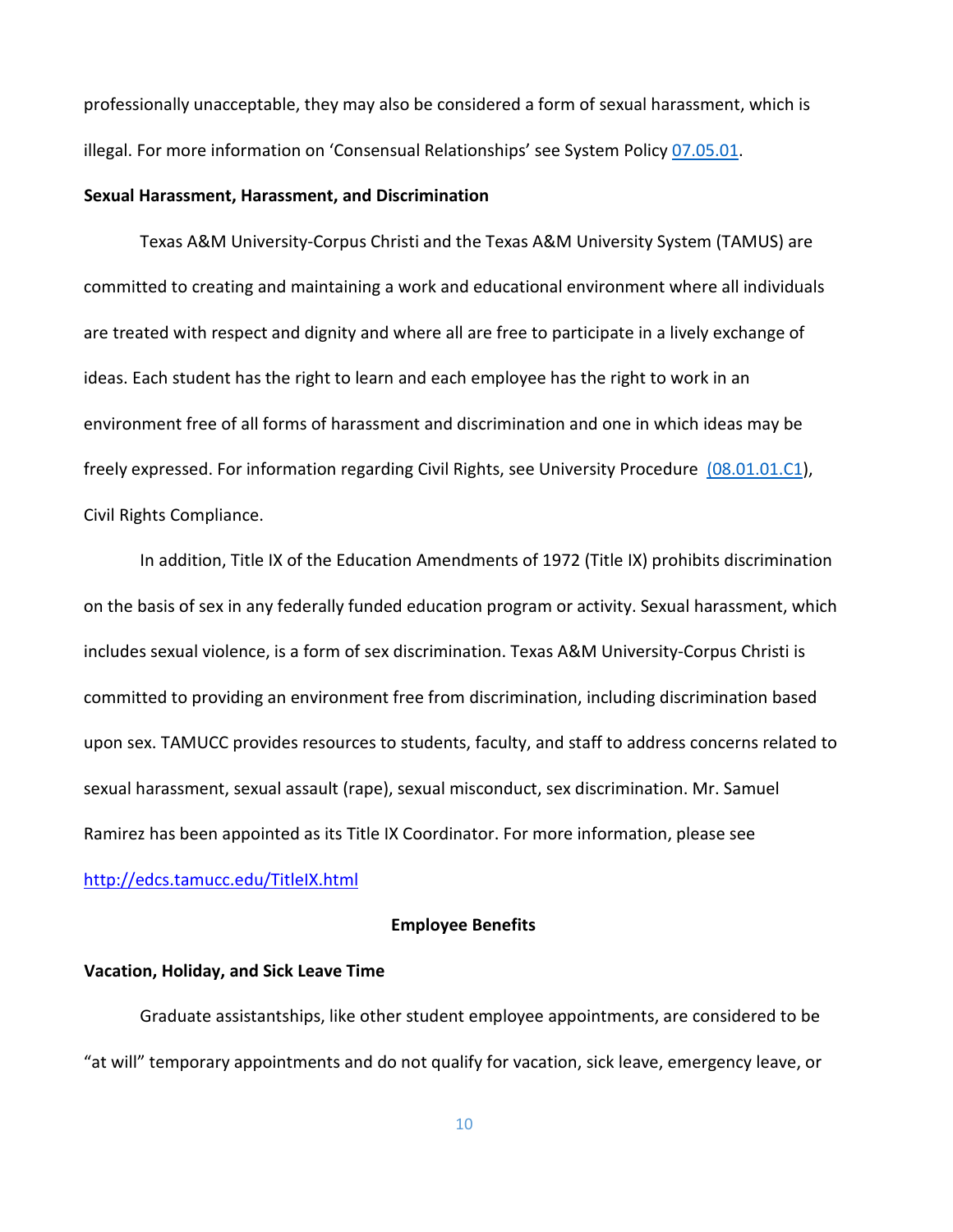holiday pay. Social Security and Workers' Compensation insurance benefits, however, are provided to all student employees.

#### <span id="page-10-0"></span>**Group Insurance**

Graduate students who work at least 50% time for 4½ months are eligible to participate in group insurance programs. For more information on benefits, see [System Policy 31.02,](https://policies.tamus.edu/31-02.pdf) Employee Insurance and Retirement Benefits and [System Regulation 31.02.02,](https://policies.tamus.edu/31-02-02.pdf) Group Insurance Programs. For more information see the Office of Human Resources at [https://www.tamus.edu/business/benefits](https://www.tamus.edu/business/benefits-administration/)[administration/](https://www.tamus.edu/business/benefits-administration/) [.](about:blank)

## <span id="page-10-1"></span>**Out-of-State Tuition Waivers**

Graduate Assistants employed 50% FTE who are not Texas residents may qualify for in-state tuition waivers per Texas Education Code Section 54.212 and receive in-state tuition and fees at the rate charged to Texas residents for the semester in which they hold the assistantship appointment. To receive in-state tuition rates, students must maintain a graduate course load of at least 6 hours (9 if funded by College of Science & Engineering or College of Graduate Studies) during long semesters or 3 hours during the combined summer session. Individual programs, departments, and/or colleges may have additional qualification requirements (see section "Enrollment Requirements"). All out-of-state tuition waiver forms **must be submitted to the College of Graduate Studies by the first class day of each semester** in which the student is requesting the waiver. Students should follow the steps below:

1. Download and complete the "Graduate Assistant In-State Tuition Form" available at [http://gradcollege.tamucc.edu/funding/assets/GradAssistExemption.pdf](https://www.tamucc.edu/grad-college/funding/assets/documents/grad-assist-exemption.pdf)[.](about:blank)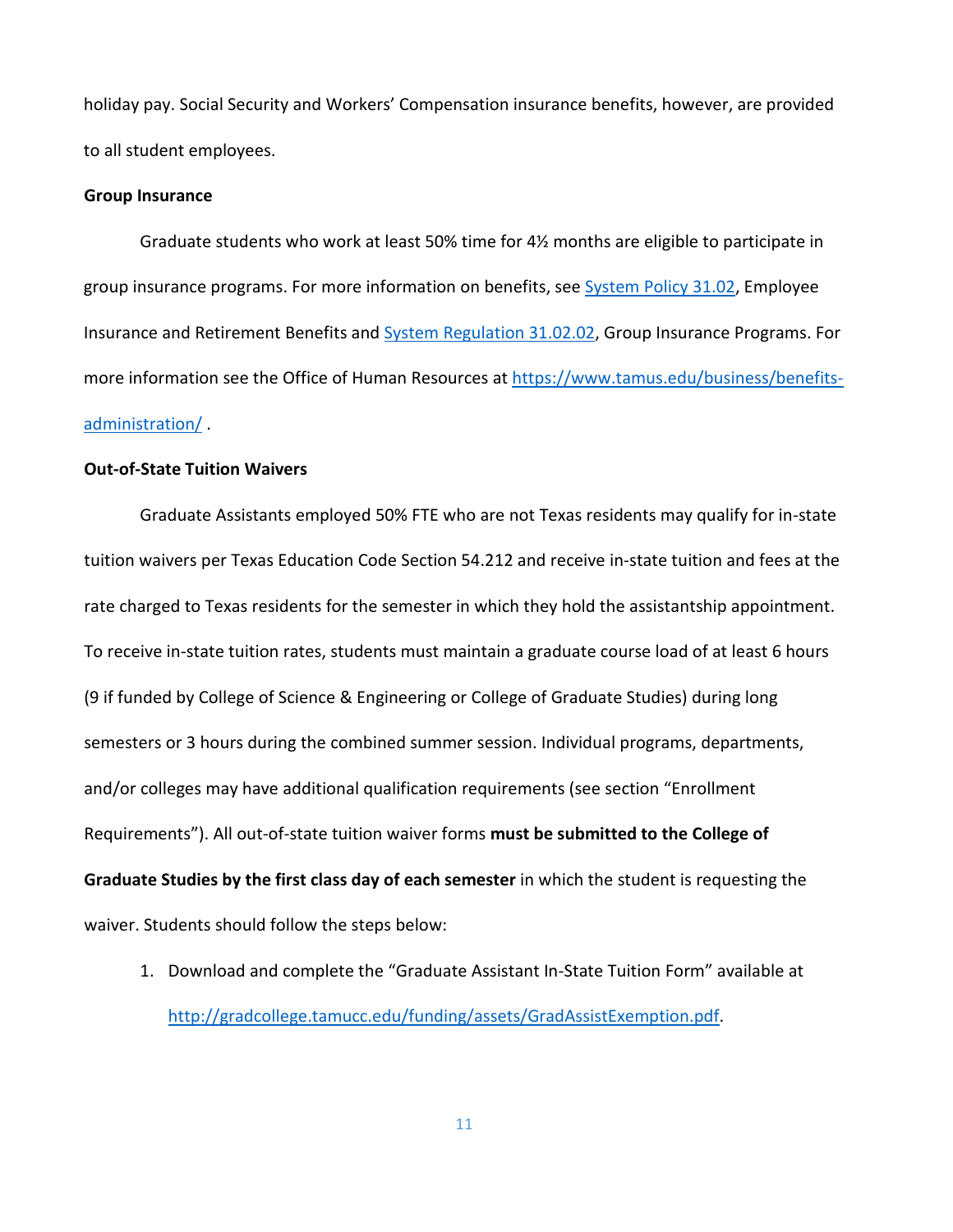- 2. Employing area prepares a Notice of Appointment (see [Appendix f](#page-21-0)or template); it needs to be signed by both employer and student
- 3. Submit the completed form and Notice of Appointment at the link below each semester [https://gradcollege.tamucc.edu/forms/TA\\_RA\\_waiver\\_request.php](https://www.tamucc.edu/grad-college/forms/ta-ra-waiver-request.php)

The College of Graduate Studies will contact the student and/or department to resolve any requirements not met. Students who submit the in-state form and have met all requirements will be contacted and their information forwarded to the Business Office to process the waiver request. Note: Processing the complete waiver form with documentation normally takes 3-5 business days.

Out-of-state tuition waivers will be rescinded if:

- a student registers for too few hours or
- does not work in the qualifying position by the 12th class day of long semesters and the 4th class day of summer semesters. The hiring department/program may request an exception for any appointments made after these specified dates, in writing, to the Dean of College of Graduate Studies.

**NOTE: Termination of the student's employment (voluntary or involuntary) during the semester may result in revocation of the exemption, recalculation of tuition at the nonresident rate, and requirement for immediate payment of the tuition due.**

## **International Graduate Assistants**

<span id="page-11-0"></span>The State of Texas requires international graduate students whose native language is not English to obtain English proficiency certification before serving as a Graduate Teaching Assistant. English proficiency certification can be achieved by submitting official test scores indicating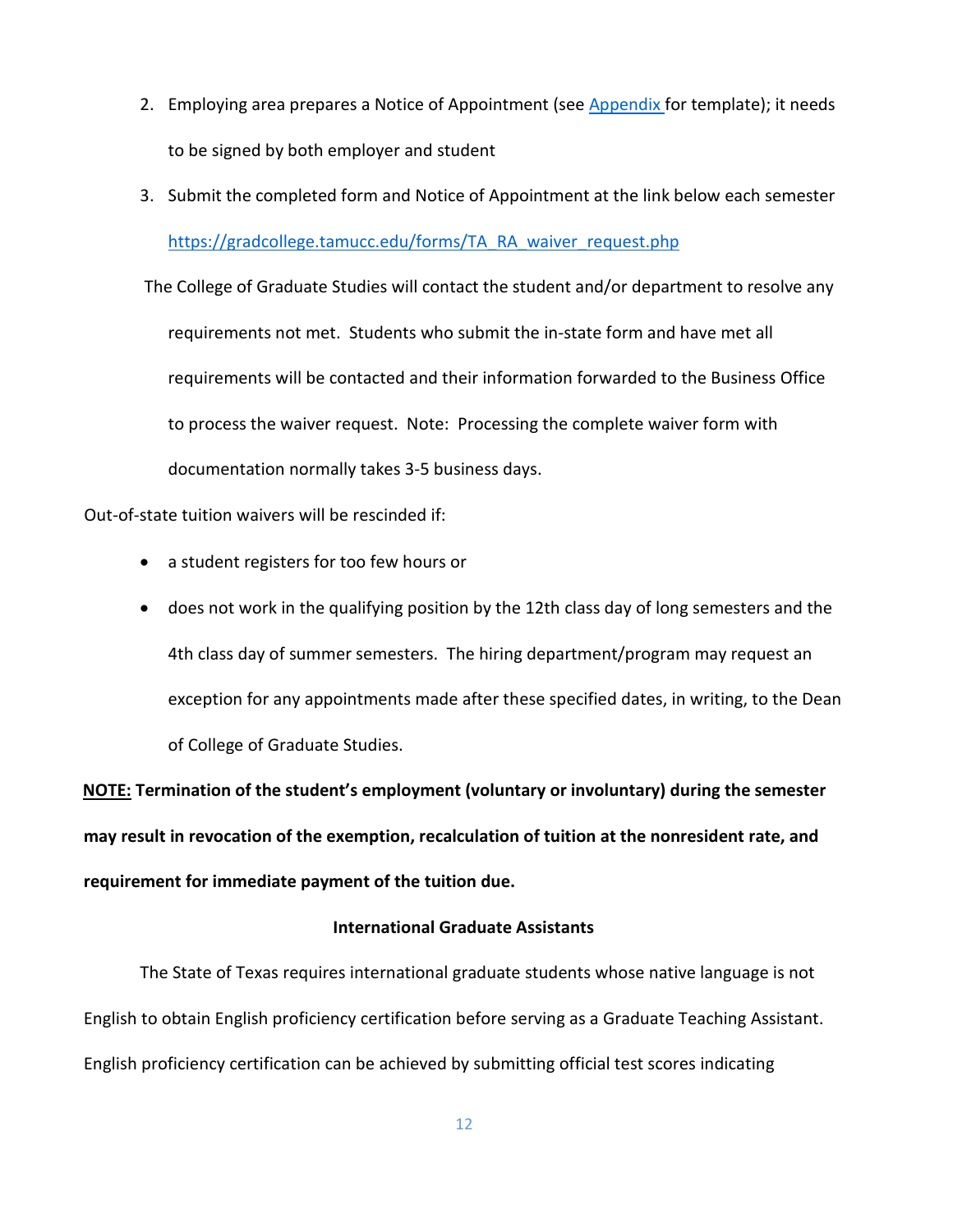satisfactory scores on the Test of English as a Foreign Language (TOEFL), or International English Language Testing System (IELTS). This requirement does not apply to a student who has earned a baccalaureate or higher degree from an accredited institution of higher education in the United States, from an institution in a country where English is the only official language, or has successfully completed a TAMUCC affiliated English as a Second Language International (ESLI) program [\(33.99.08.C0.02 –](https://www.tamucc.edu/governance/rules-procedures/assets/33.99.08.c0.02-graduate-assistants.pdf) 7).

- 1. **TOEFL:** A minimum paper-based score of 550, the equivalent computer-based score of 213, or the equivalent internet-based score of 79, is required. The institution code for Texas A&M University – Corpus Christi is 6849. See: [http://www.ets.org/toefl](https://www.ets.org/toefl)
- 2. **IELTS:** A minimum score is an overall band score of 6.5 on the IELTS Academic Examination. Note there are two types of IELTS examinations the Academic and General Training examination; only the Academic examination is accepted. See:

## [http://www.ielts.org/](https://www.ielts.org/)

International students' knowledge of the specific fields in which they may work as graduate assistants and their command of the English language to a degree appropriate to the demands of the assignment should be evaluated thoroughly by faculty supervisors before awards are made. Departments are responsible for ensuring TAs are proficient in the English language. International graduate students must comply with all university, local, state, and federal regulations including but not limited to visas, international student fees, employment, health insurance, and other requirements that may arise.

International students on F-1 visas are limited to a 50% FTE position during the fall and spring semesters while classes are in session. The 20-hour visa limit does not apply between the fall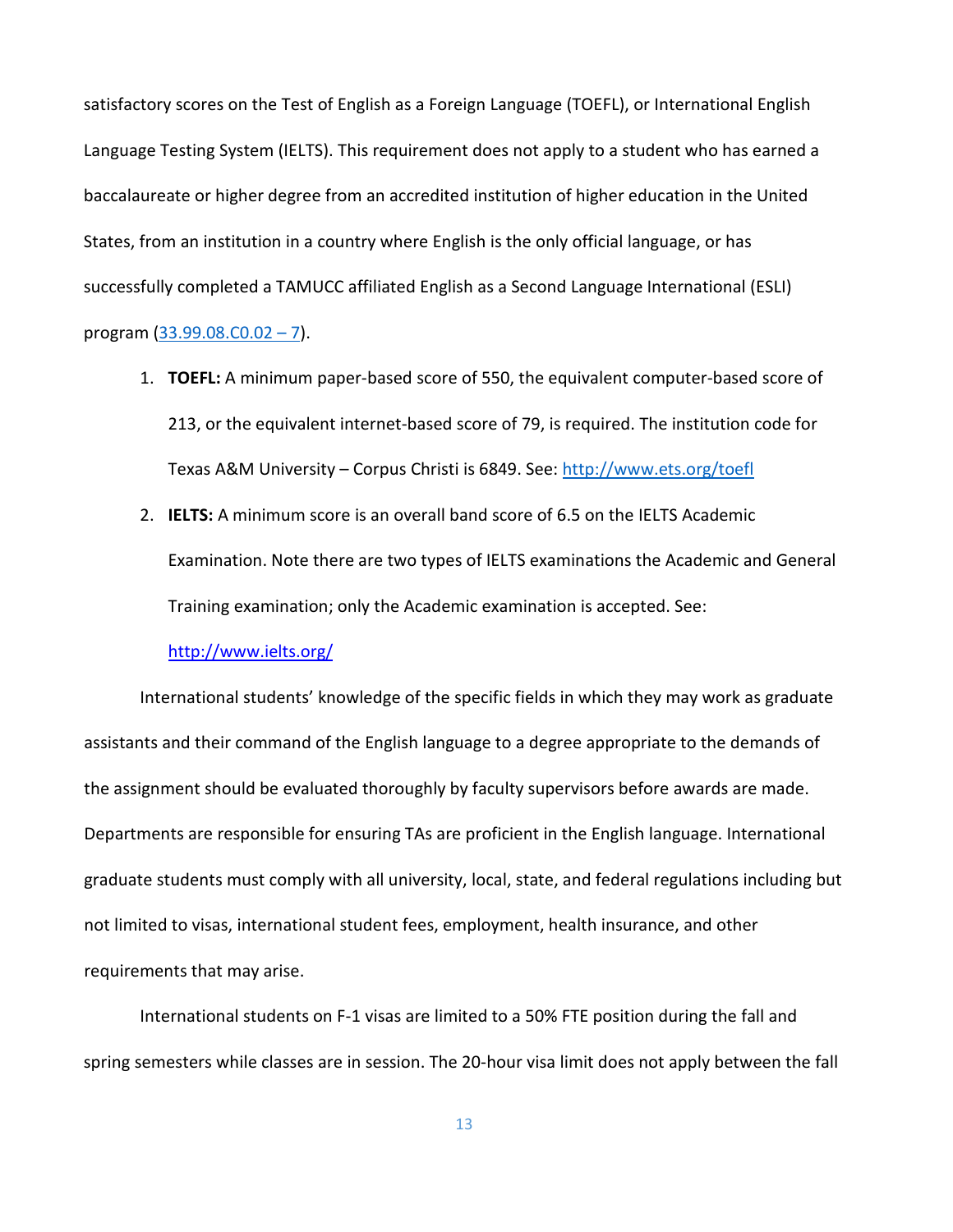and spring semesters or the summer. The Office of [International Students](https://tamucc.edu/grad-college/new-students/international-students.php) can provide additional information regarding visa restrictions in terms of employment of international students.

## **Hiring Department Responsibilities**

<span id="page-13-0"></span>Administrative responsibility for graduate assistantships rests within the department in which the student is employed, in consultation with all other relevant departments. In addition, departments must have a clear process for hiring graduate assistants including but not limited to the following:

- create and maintain a job description for each GA that aligns with type of assistantship appointment (e.g. research, teaching, administrative).
- ensure that all student employees comply with mandatory university training requirements within 30 days of hire (i.e., Ethics, Information Security Awareness, Orientation to the System, Reporting Fraud, Waste, and Abuse, and Creating a Discrimination Free Workplace) - [\(33.05.02\)](https://policies.tamus.edu/33-05-02.pdf),
- establish a work schedule and ensure that the job duties for each GA are appropriate for the job code and title used, train GAs on departmental procedures, and maintain adequate time records as supporting documentation for the department's payroll voucher and submit payroll to the appropriate office provide the student with an official letter of appointment using the template provided in the **Appendix**.

Departments must have the newly hired GA submit the I-9 Employment Eligibility Verification form, Criminal Background check and other supporting documentation before they can report to work. All offers of employment are contingent upon an acceptable background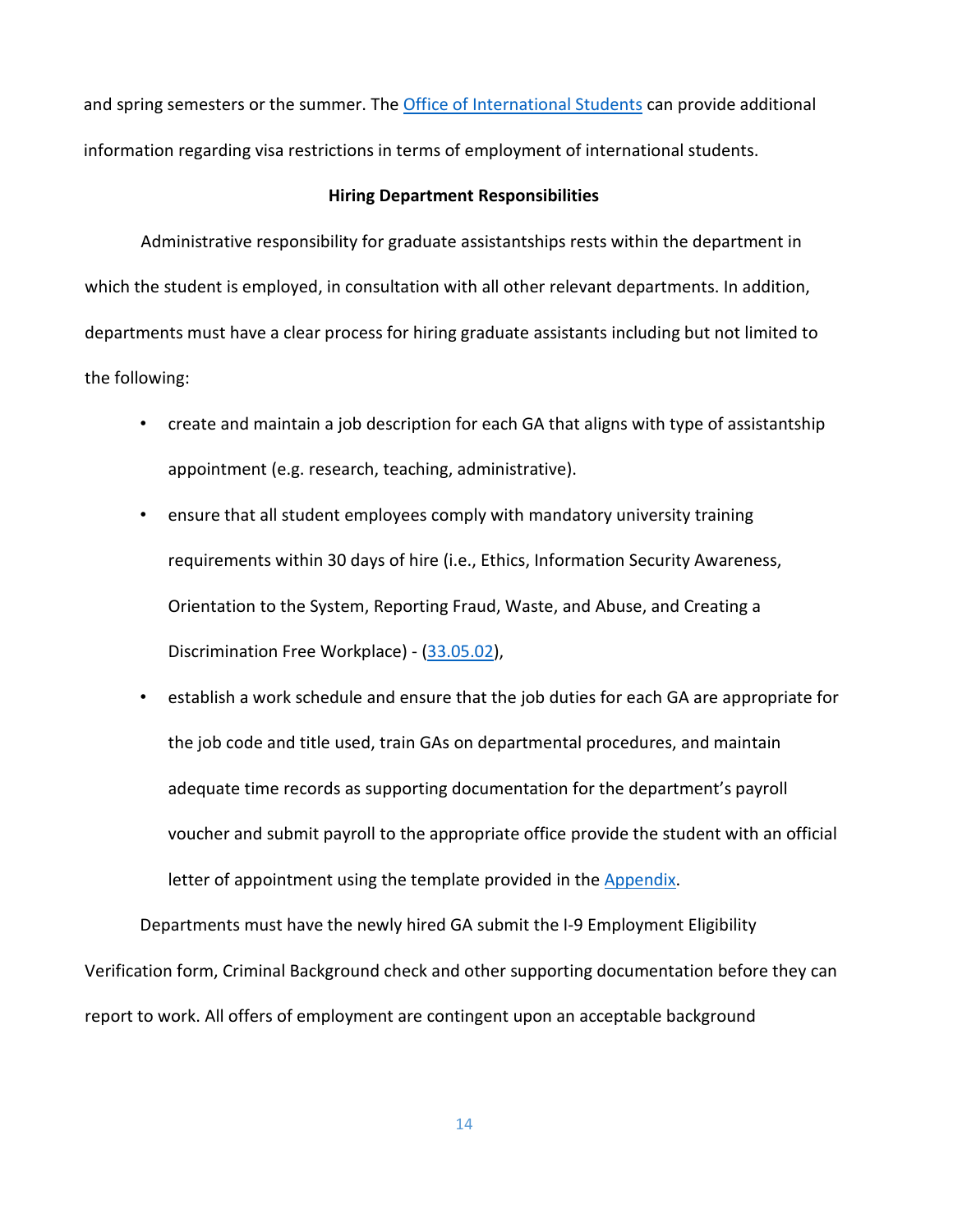investigation. It is recommended that the hiring department submit the [required criminal](https://tamucc.edu/human-resources/forms/assets/documents/background-check.pdf) 

[background check forms](https://tamucc.edu/human-resources/forms/assets/documents/background-check.pdf) [t](about:blank)o the Office of Human Resources prior to making an offer of employment.

## <span id="page-14-0"></span>**Compensation**

Salary ranges for graduate assistants are set by the College of Graduate Studies. Individual colleges or employing non-academic units will set the exact salary amount for each assistantship based on job assignment, the type of degree program, level of academic progression (e.g., pre- vs. post-candidacy for doctoral students), or other factors as determined by the hiring department and approved by the Graduate Dean  $(33.99.08.C0.02 - 8)$ . The figures provided below are based on a 50% FTE appointment. For those GAs who receive salary increases based on progression status change in their program, the increase will start the semester following a change of status.

- **Master's Students:** Monthly Salary: \$1,200 to \$1,800 Master's students enrolled in a 30-36 SCH graduate program. *Note:* Some units may allow \$1,400 to \$2,000 for master's students enrolled in a 42- to 60-hour program.
- **Doctoral Students :** Monthly Salary: \$1,600 to \$2,200 Doctoral students. *Note: With prior approval by the Dean of CGS, some doctoral students may serve in positions with a starting salary range of \$1,200 per month.*

#### <span id="page-14-1"></span>**Appointments and Reappointments of Graduate Assistants**

Offers of assistantships are contingent upon available funds and admission of the applicant to a graduate program and are made by the head of the unit that will employ the GA. Graduate assistantship appointments are normally made for a 4½-month academic semester, summer term, 9 months, or 12 months. If grant funded, the term of an appointment for a graduate assistant may be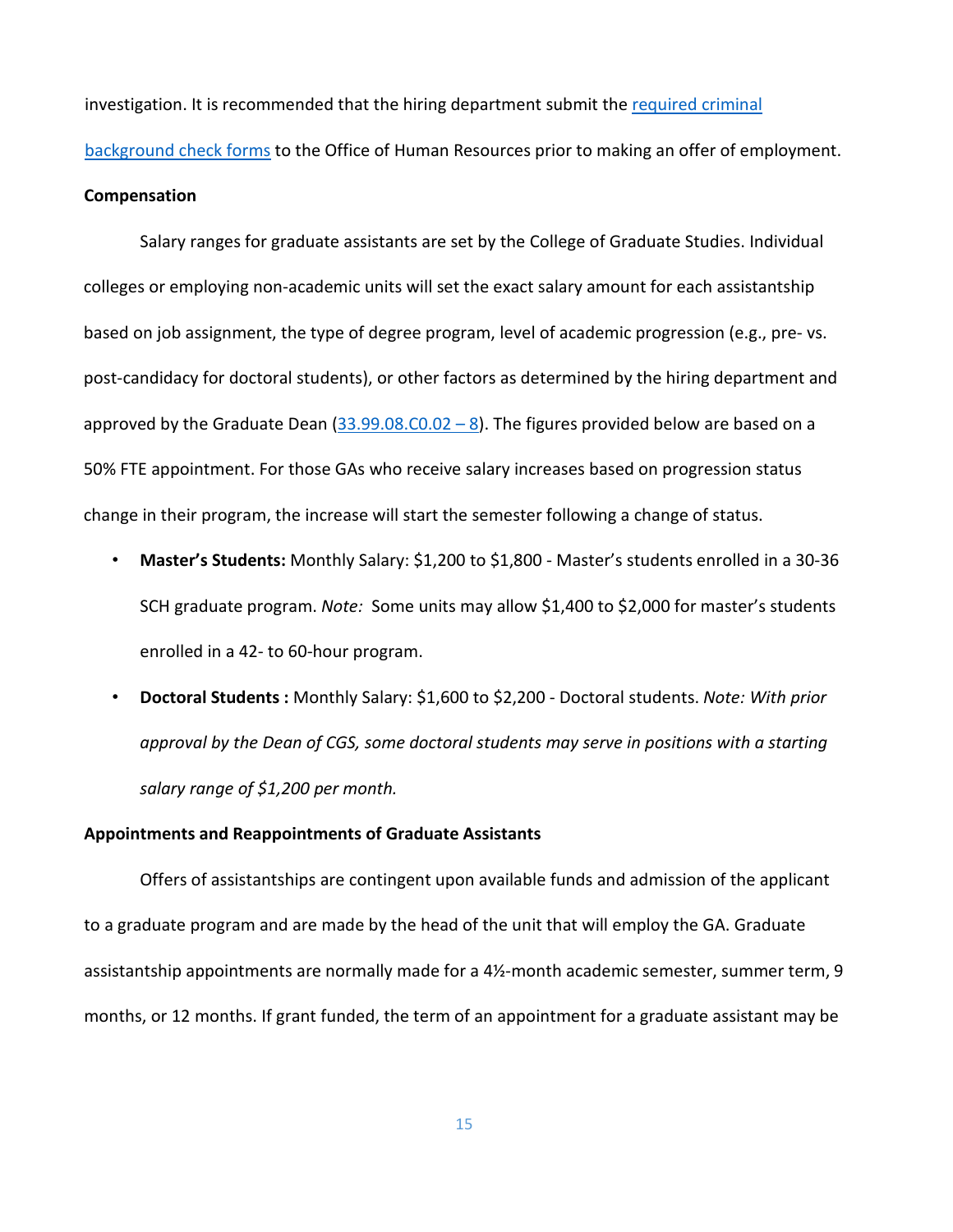based on the period of available grant funding as stated in their initial appointment letter

#### $(33.99.08.C0.02 - 6.1).$  $(33.99.08.C0.02 - 6.1).$

Decisions regarding the reappointment of graduate assistants will be based on the needs of the institution and the past performance of the graduate assistant. To be reappointed, graduate assistants must have demonstrated satisfactory progress in their academic programs and satisfactory performance of their employment duties at the university  $(33.99.08.C0.02 - 12.3)$  $(33.99.08.C0.02 - 12.3)$ . Graduate TAs must reapply for appointment each year. The assistantship is contingent upon satisfactory progress toward their degree.

Graduate Assistant appointments are "at-will," which means that the university or the graduate assistant may terminate the employment at any time. A GA's continued employment will be in jeopardy for reasons including, but not limited to, failure to meet requirements, loss of funding, unacceptable performance/conduct, or academic delinquency. All involuntary dismissals must be reviewed by Human Resources prior to implementing a dismissal  $(33.99.08.C0.02 - 12.4)$  $(33.99.08.C0.02 - 12.4)$ .

#### <span id="page-15-0"></span>**Length of Appointment**

The College of Graduate Studies limits the number of semesters that a graduate student may serve as a GA on any type of assistantship that is paid in part or in full from CGS funds.

- Master's students in 30-36 SCH graduate programs are eligible for funding for no more than 4 long academic semesters.
- Master's students in 42-60 SCH graduate programs (e.g., MFA or Professional Counseling) are eligible for funding for no more than 6-8 long academic semesters.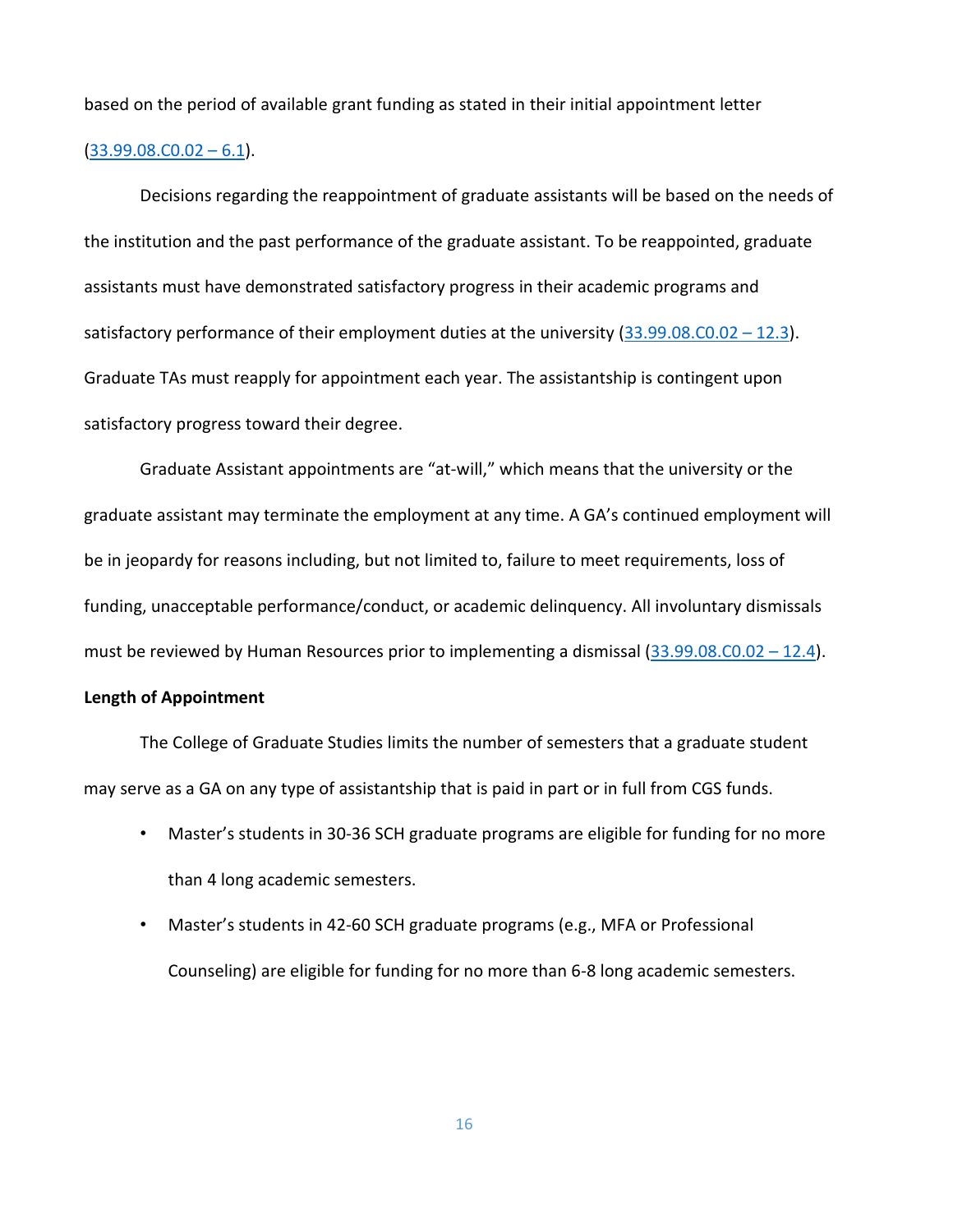• Doctoral students are eligible for funding for no more than 10 long academic semesters if entering the program with a B.S. degree. If a student enters a doctoral program with a M.S. degree or equivalent, funding will be limited to 8 long semesters.

The length of appointment of an RA may be based on the period of available external grant funding. Time spent on externally funded grants will not be counted against the limits outlined above. Any exceptions to these limits must be for demonstrably valid reasons and be approved in advance by the Dean of the College of Graduate Studies.

#### <span id="page-16-0"></span>**Request for Leave**

Graduate Assistants are paid salary and therefore required to work the number of hours based on their percent effort. Graduate assistants are not eligible for paid sick leave and absences must be without pay; however, time taken off may be made up within the work week with supervisor approval. Title IX regulations also require the university to treat pregnancy, childbirth, false pregnancy, termination of pregnancy, and recovery therefrom as a justification for a leave of absence for so long a period of time as is deemed medically necessary by the student's physician. Students requesting leave of absence under this provision should contact Title IX Coordinator (361- 825-5826) for information.

#### <span id="page-16-1"></span>**Training and Support**

All new GAs will complete Texas A&M University System mandatory TrainTraq online courses including Title IX training and any safety training required by the courses and undergo a period of orientation prior to beginning work. This orientation will be conducted by the employing department and include an overview of procedures, facilities, duties and university rules and procedures [\(33.99.08.C0.02](https://www.tamucc.edu/governance/rules-procedures/assets/33.99.08.c0.02-graduate-assistants.pdf) – 11).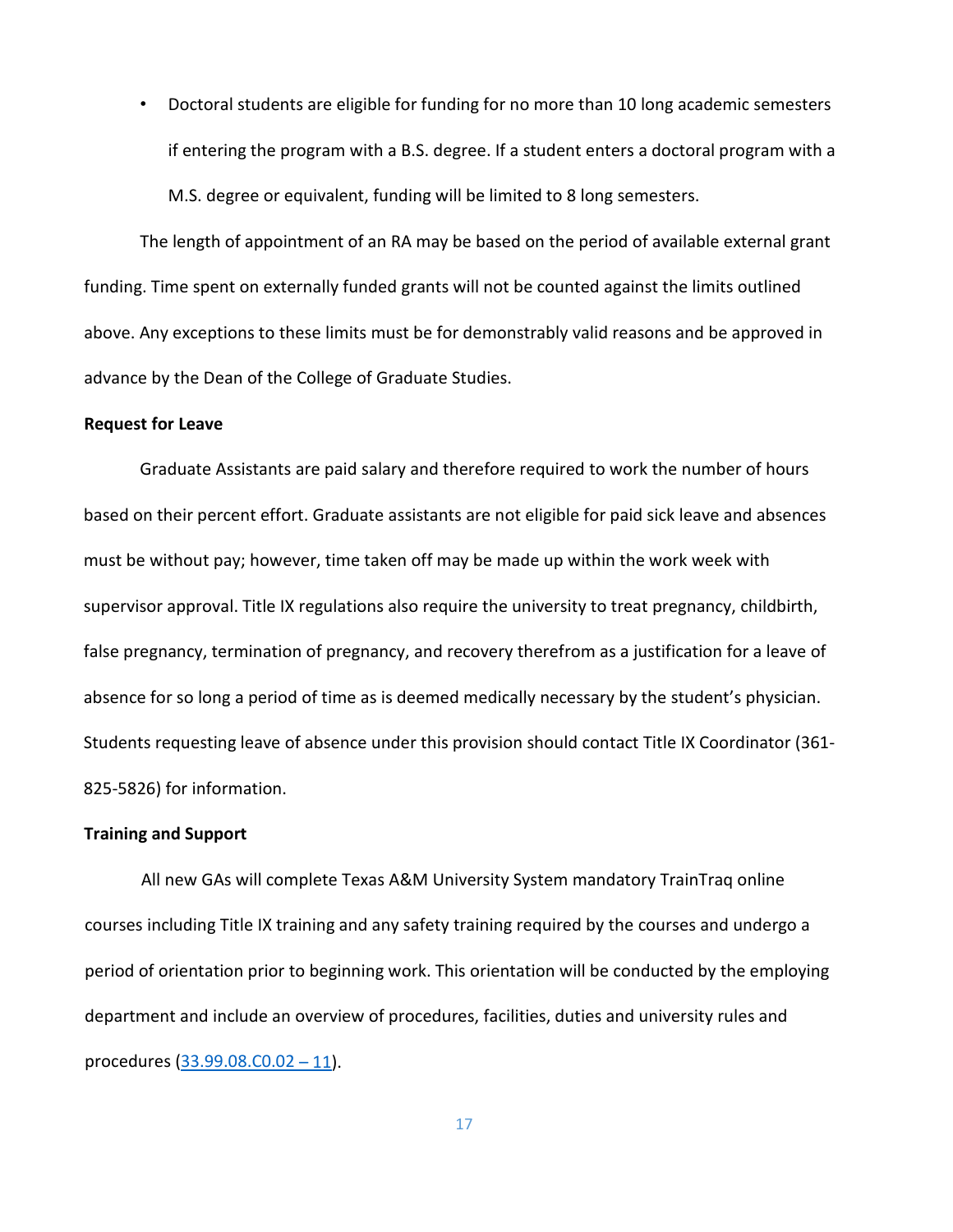The nature of training activities will vary from department to department, but each unit is responsible for a plan that ensures each GA such support to provide maximum opportunity for professional development. The academic unit responsible for a GA will provide them with such support (access to office space, computers, telephones, supplies, etc.) as appropriate to their activities.

## <span id="page-17-0"></span>**Graduate Assistant Performance Evaluation**

Each department is responsible for determining procedures for review and evaluation of GAs and for informing GAs of these procedures. The process of evaluation will vary by department and type of assistantship and may include written assessment of work by an individual faculty member or supervisor, classroom visitation by designated faculty members, and student evaluations. The results of reviews and evaluations should be maintained by department and discussed with the GA  $(33.99.08.C0.02 - 12.1)$  $(33.99.08.C0.02 - 12.1)$ .

In cases where remedial measures are indicated to improve the GA's performance, the GA must be informed of the performance deficiencies and the required changes to resolve the problem. Situations leading to recommendation of dismissal for cause should be described in writing to the GA, with a copy sent to the college dean or appropriate administrator [\(33.99.08.C0.02](https://www.tamucc.edu/governance/rules-procedures/assets/33.99.08.c0.02-graduate-assistants.pdf)  $-12.2$ ).

Texas A&M University-Corpus Christi Graduate Assistants have the right to file a grievance related to employment. Complaints must be made in accordance with the provisions of System Regulation 32.01.02, Complaint and Appeal Process for Non-faculty Employees and University Procedure [32.01.02.C0.0.1](https://www.tamucc.edu/governance/rules-procedures/assets/32.01.02.c0.01-complaint-and-appeal-process-for-non-faculty-employees.pdf) Complaint and Appeal Process for Non-Faculty Employees. However, a complaint alleging discrimination, sexual harassment and/or related retaliation must be filed in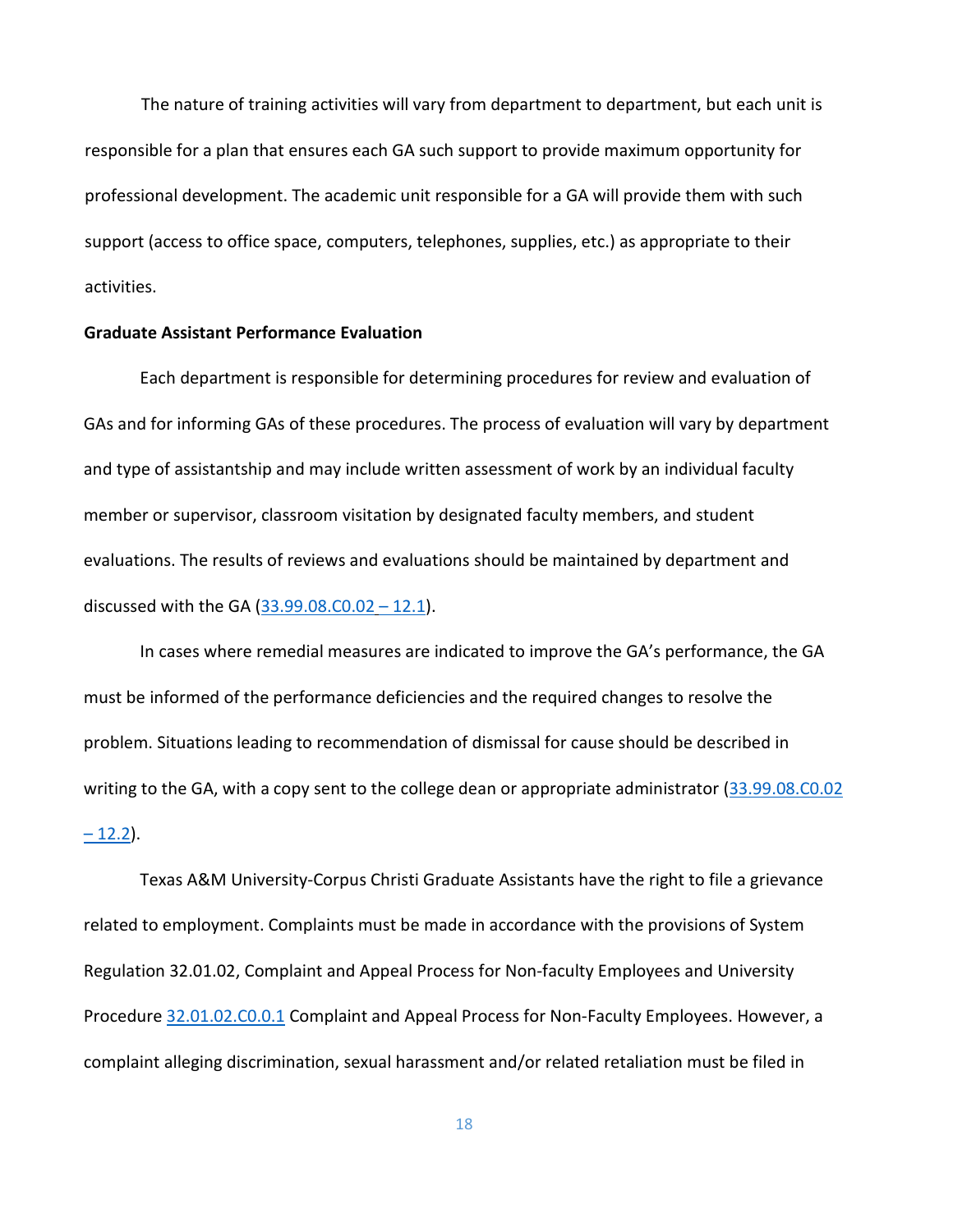accordance with System Regulation 08.01.01, Civil Rights Compliance and University Rule 08.01.01.C1, Civil Rights Compliance. Contact the Office of Employee Development & Compliance Services or visit [http://www.tamucc.edu/marcom/complaints/](https://secure.ethicspoint.com/domain/media/en/gui/19681/index.html) for more information  $(33.99.08.C0.01 - 8)$  $(33.99.08.C0.01 - 8)$ .

# <span id="page-18-0"></span>**Tuition Assistance Procedures**

Employing departments who are funding Graduate Assistants appointments through external grants or contracts will need to work with the college Business Manager or Coordinator and complete a [Scholarship/Fellowship/Stipend Request Form,](https://www.tamucc.edu/finance-and-administration/financial-services/accounting/assets/documents/scholarship-stipend-tuition-payment-request-form-instructions.pdf) which includes the grant account number, amount being paid, and whether the funding source allows payment of tuition and fees or tuition only. The completed form should be sent to the Division of Research and Innovation for approval, and forwarded to the Bursar's Office for processing. Tuition assistance is credited towards the prevailing standard in-state credit hour rate at the time the class is taken. Tuition and Fee information can be found at [https://businessoffice.tamucc.edu/tuition\\_and\\_fees%20/TFC\\_GS.html.](https://www.tamucc.edu/finance-and-administration/financial-services/business-office/tuition-and-fees/charts-tuition-fees/index.php)

#### **Dismissal and Termination**

<span id="page-18-1"></span>Graduate Assistant appointments are "at-will," which means that the University or the GA may terminate the employment at any time. A GA's continued employment will be in jeopardy for failure to meet work/academic/enrollment requirements, loss of funding, unacceptable performance/conduct, or for academic delinquency. All involuntary dismissals must be coordinated with Human Resources for legal sufficiency  $(33.99.08.C0.02 - 12.4)$  $(33.99.08.C0.02 - 12.4)$ .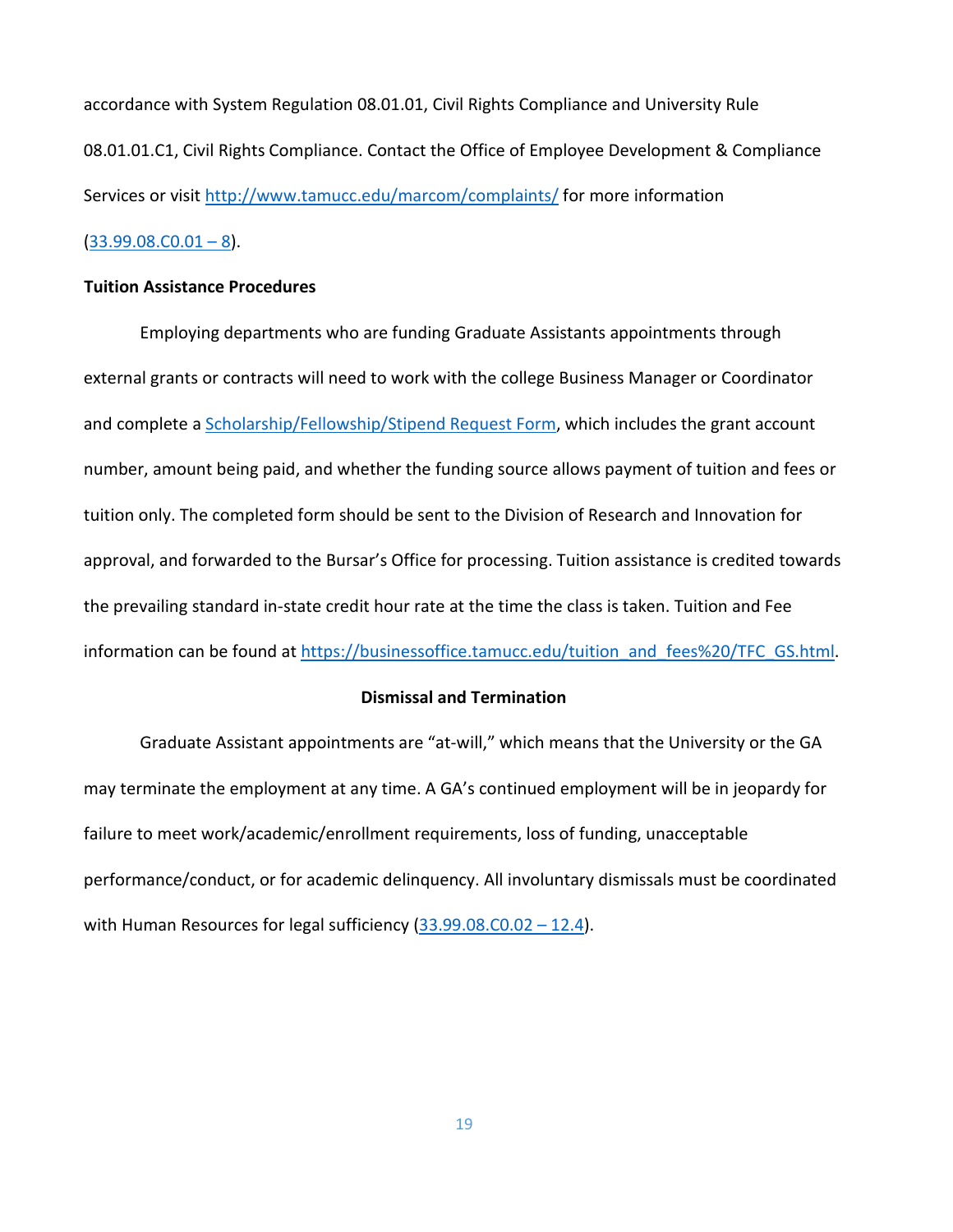## **Academic and Enrollment Requirements**

Students failing to meet the minimum academic/enrollment requirements at the time of appointment will not be approved. Students in GA positions who do not maintain academic and enrollment requirements are subject to losing their positions.

#### **Loss of Funding**

A graduate assistantship may be terminated due to loss, reduction, or reallocation in appropriation, grant, contract, gift, or other funds which support the appointment. Subject to the fiscal priorities of the unit, programs will make a good faith effort to find alternative funding for the full term of the appointment for a GA who is in good standing and making satisfactory progress towards a degree.

## **Unacceptable Performance/Conduct**

A GA may be terminated as a result of unacceptable performance or conduct. Examples of unacceptable performance or conduct include but are not limited to incompetence, inefficiency, carelessness, neglect of duty, insubordination, repeated or extended absence, and misconduct related to the GA's suitability or capacity to continue to perform assignments. A GA may be suspended from responsibilities without pay pending the investigation regarding suitability of continued employment.

#### **Academic Delinquency**

An appointment may be terminated if the GA is not making satisfactory academic progress towards a degree or is otherwise not in good academic standing. The termination shall be in writing and may be immediate or with such notice as the University believes compatible with the GA's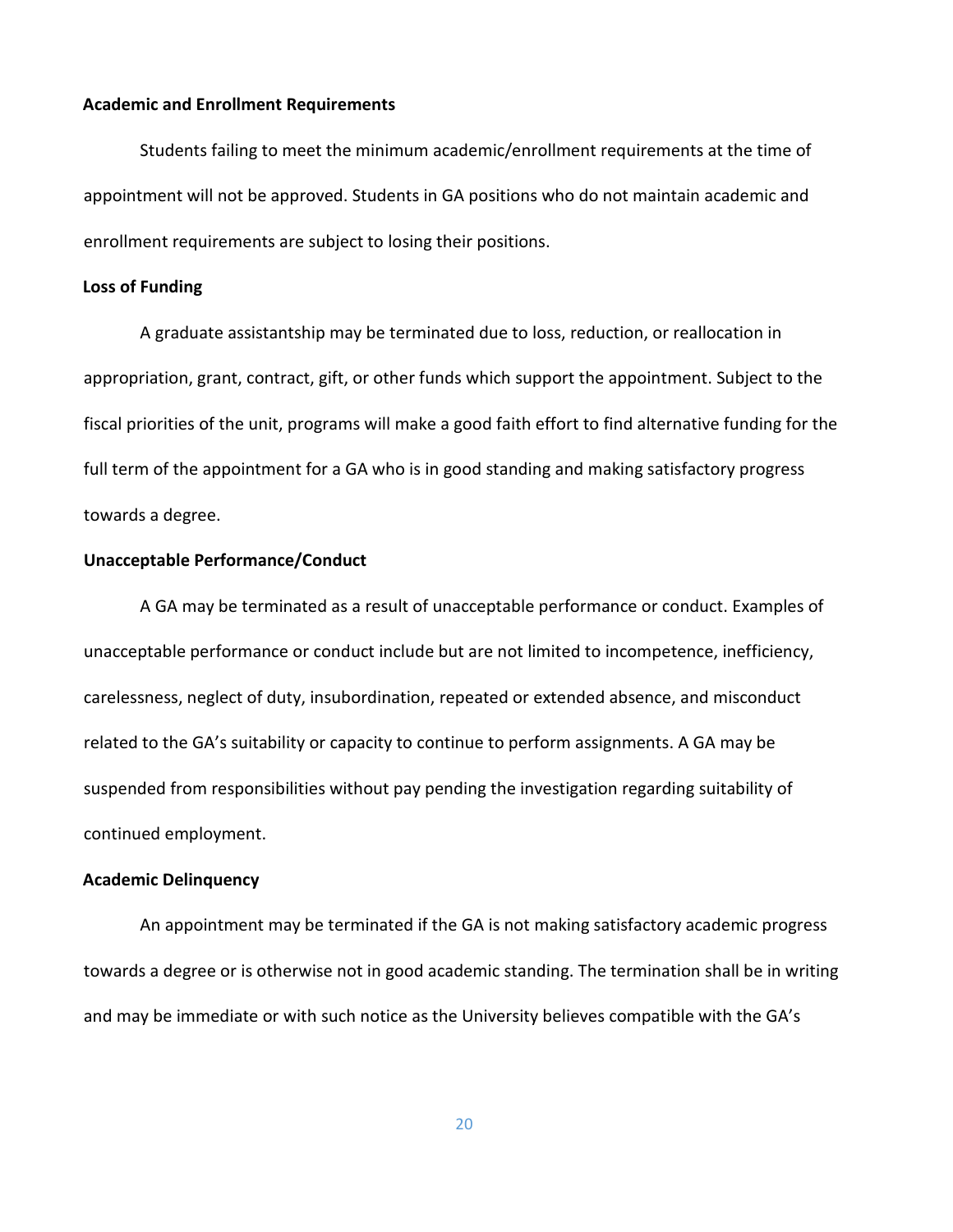academic situation. An appointment may be terminated for any reason by delivery of written or electronic notice to the GA.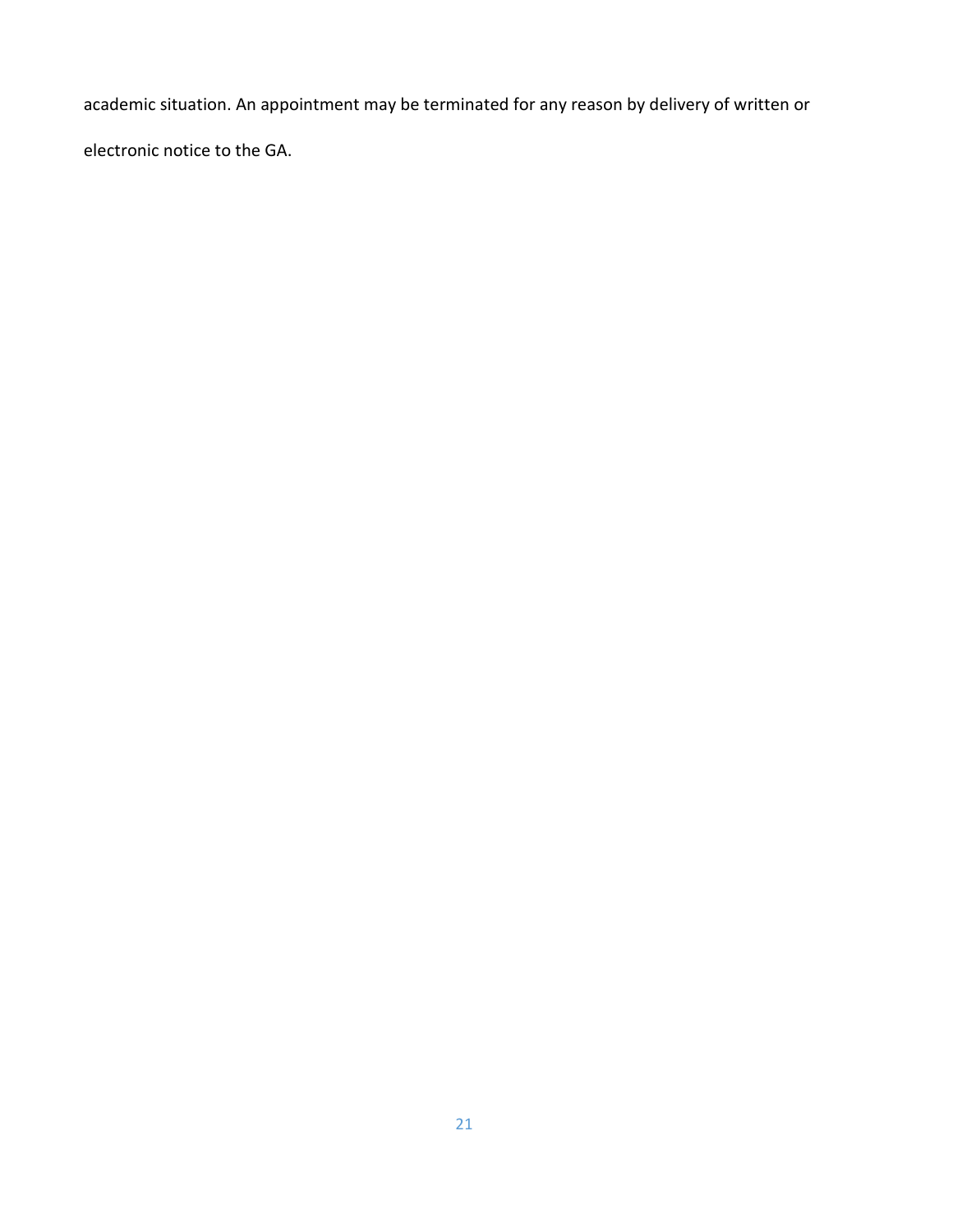# <span id="page-21-0"></span>**Appendix : Sample Graduate Assistantship Offer Letter**



**College Letterhead** 

A# or UIN#

Date

Name and Address

Dear XXXX.

I am pleased to inform you of your selection as a Graduate [TYPE OF GA] Assistant (GA) in the College of [INSERT COLLEGE or DEPARMENT] for FY 20XX.

The stipend for each semester will be  $x,xxx/m$  onth. Additionally,

- Your actual employment period is MM/DD/YY TO MM/DD/YY.
- Stipends will be paid to you in monthly installments beginning MM/DD/YY.

To be appointed as a GA, you must:

- have completed a bachelor's degree,
- $\blacksquare$  be accepted into a graduate program at TAMUCC,
- $\bullet$  be enrolled each term you are employed as a GA (fall/spring  $\text{-} 6$  or 9 SCH; summer  $\text{-} 3$  SCH) [CHOOSE APPROPRIATE NO. OF HOURS] in graduate courses at Texas A&M University-Corpus Christi,
- be in good academic standing at the time you are hired,
- remain in good academic standing (GPA of 3.00 or higher [last 60-hour GPA for incoming students, graduate GPA for continuing students]), and
- be making satisfactory progress in your chosen academic program.

These requirements are conditions of employment and your appointment can be terminated if you fail to meet or maintain any of them.

All new employees are required to complete a successful criminal background check before assuming this appointment and TAMUS mandatory online training via TrainTraq within 30 days of your appointment. Your college will assist you with these requirements and any further administrative processing as appropriate. The university offers health insurance benefits to eligible graduate assistants and will provide more information about this and invite you to attend a benefit orientation.

**April 15 Resolution Regarding Graduate Scholars, Fellows, Trainees and Assistants:** By signing this letter of offer, you (a) affirm that you have not accepted any such offers from other academic institutions or (b) have presented a written release from any previously accepted offer from another institution. Similarly, acceptance of this offer after April 15 commits you not to accept an offer from